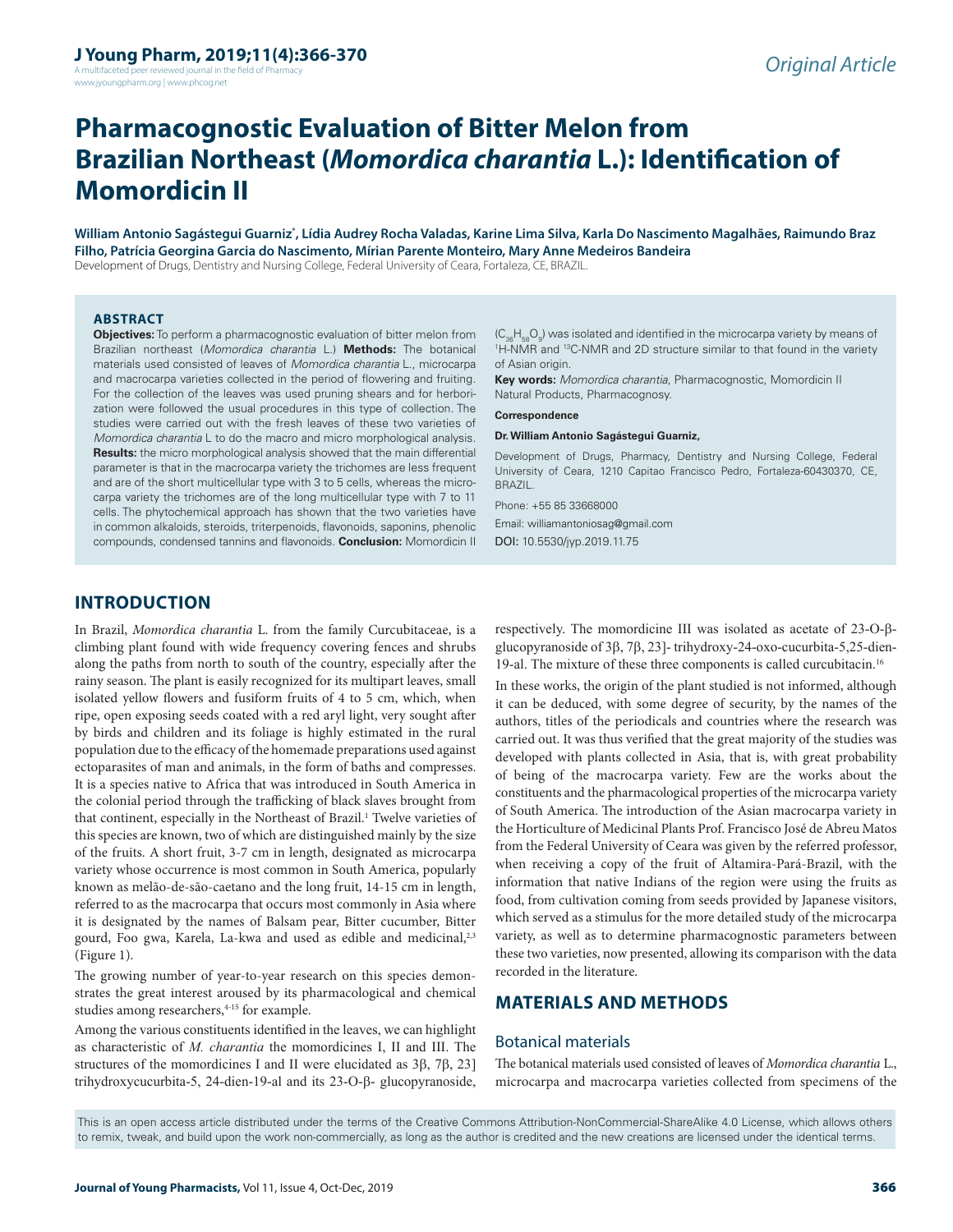

**Figure 1:** Photos F. J. A. Matos: *Momordica charantia* L. microcarpa (1- short fruits) and macrocarpa varieties (2- long fruits).

Horticulture of Medicinal Plants Prof. Francisco José de Abreu Matos from the Federal University of Ceara, in the period of flowering and fruiting. For the collection of the leaves was used pruning shears and for herborization were followed the usual procedures in this type of collection.<sup>17</sup> The exsicates of *Momordica charantia* L. collected are deposited in the Herbarium Prisco Bezerra of the Federal University of Ceara under the numbers EAC31608, EAC31609, EAC16698 and EAC12887.

The studies were carried out with the fresh leaves of these two varieties of *Momordica charantia* L.

# Macro and Micromorphological Analysis

The macromorphological analyzes were performed with the fresh leaves to the naked eye, proceeding to the general descriptions of each part, concomitantly, comparing the leaf characteristics of the *M. charantia* macrocarpa and microcarpa varieties.

For the micromorphological analysis, the leaves were cross-sectioned, which were fixed in 70% formaldehyde / acetic acid (FAA) for 48 hr and later, stored in alcohol 70%. Semi-permanent blades with section sections of 5μm were obtained from Leica 2065 microtome, clarified in 20% sodium hypochlorite, then washed in distilled water, bathed in acidified water and again in distilled water.18 The sections were stained with toluidine blue and analyzed using a Leica DM 4000B Led Optical Microscope and compared with the literature data.19

### Preliminary phytochemical approach

For the accomplishment of preliminary phytochemical comparative analyzes between two varieties of *M. charantia*, microcarpa and macrocarpa, tests were carried out to determine groups of chemical substances common in plants, according to the methodology described by.20 All experiments were performed in triplicate.

### Obtaining Momordicine II

Fresh leaves (500g) of *Momordica charantia* L, microcarpa variety, were extracted by maceration in 1L of ethanol (96.5° GL) for 48 hr. The 50% ethanolic extract obtained was submitted to evaporation with the aid of a rotary evaporator. During this evaporation process, precipitation of off-white solid was observed. Thereafter, the procedure was interrupted and still in the flask, the supernatant alcohol phase was removed, to isolate the solid precipitate. This precipitate was washed successively with solvents of increasing polarities such as hexane, dichloromethane and acetone, to obtain a white solid encoded as (MSC). For the structural determination of this isolated substance (MSC), white amorphous solid, melting point 220-221°C, we adopted a comparative analysis of MSC spectral data with those of momordicine I (Mo-1) and momordicine II (Mo-2), Table 2.

The one-dimensional and two-dimensional Hydrogen Nuclear Magnetic Resonance (NMR1H) and Carbon 13 (NMR13C) spectra were obtained on Bruker spectrometers, models DPX-300 and DRX-500, operating at a frequency of 300 and 500 MHZ for hydrogen and 75. and 125 MHZ for carbon 13, both belonging to the Northeastern Center for the Application and Use of Nuclear Magnetic Resonance (CENAUREN), from the Department of Organic and Inorganic Chemistry of the Federal University of Ceara.

The analytical procedure adopted, then, involved the comparison of the NMR1 H (Nuclear Magnetic Resonance of Hydrogen) and NMR13C (Nuclear Magnetic Resonance of Carbon) of MSC, momordicine I (Mo-1) and momordicine II (Mo-2), interpreted with the contribution of two-dimensional (2D) spectra of heteronuclear correlation 1 H-13C-COSY-"J<sub>CH</sub> [n=1, HMQC (H-detected heteronuclear Multiple Quantum Coherence); *n*=2 e 3, HMBC (Heteronuclear Multiple Bond Connectivity)] e homonuclear 1 H-1 H-COSY (Correlation Spectroscopy of hydrogen and hydrogen, scalar spin-spin interaction) and <sup>1</sup>H-<sup>1</sup>H-NOESY (Nuclear Overhauser and Exchange Hydrogen and hydrogen Spcetroscopy, dipole interaction promoted by spatial proximity), using deuterated pyridine (C 5 D 5 N) to obtain the spectra.

## **RESULTS**

## Macroscopic and Microscopic Parameters

The leaves of *Momordica charantia* L. of the macrocarpa and microcarpa varieties show the following common macroscopic characteristics: Are alternate, membranous, petiolate, orbicular limb, slightly toothed margin, obtuse apex and truncated base. They measure 6 to 12 cm in length and 8 to 12 cm in diameter, are multi-ribbed, with 5 to 7 angular lobes, separated by deep furrows. In both varieties, the upper face is slightly pubescent and the lower side is more densely hairy along the veins.

It was observed that the main differential macroscopic parameter between the leaves of the two varieties is that the leaves of the macrocarpa variety are larger than those of the microcarpa variety, as can be seen in the xeroexsicate (Figure 2). It is worth mentioning that the term and technique of xeroexsicates were elaborated by Professor Francisco José de Abreu Matos, this being a useful procedure to visualize the original morphological characters of the plant, which are often lost by drying the material after the preparation of conventional exsicata. It is the colored photocopy of the part of the plant to be studied.<sup>21</sup>

The micromorphological analyzes of the leaves of *Momordica charantia* L., macrocarpa and microcarpa varieties present the following common anatomical characteristics: the upper and lower epidermis consist of a



**Figure 2:** Xeroexsicate of the adult leaves of *Momordica charantia* L. microcarpa (1) - 8 cm and macrocarpa varieties (2) - 12 cm.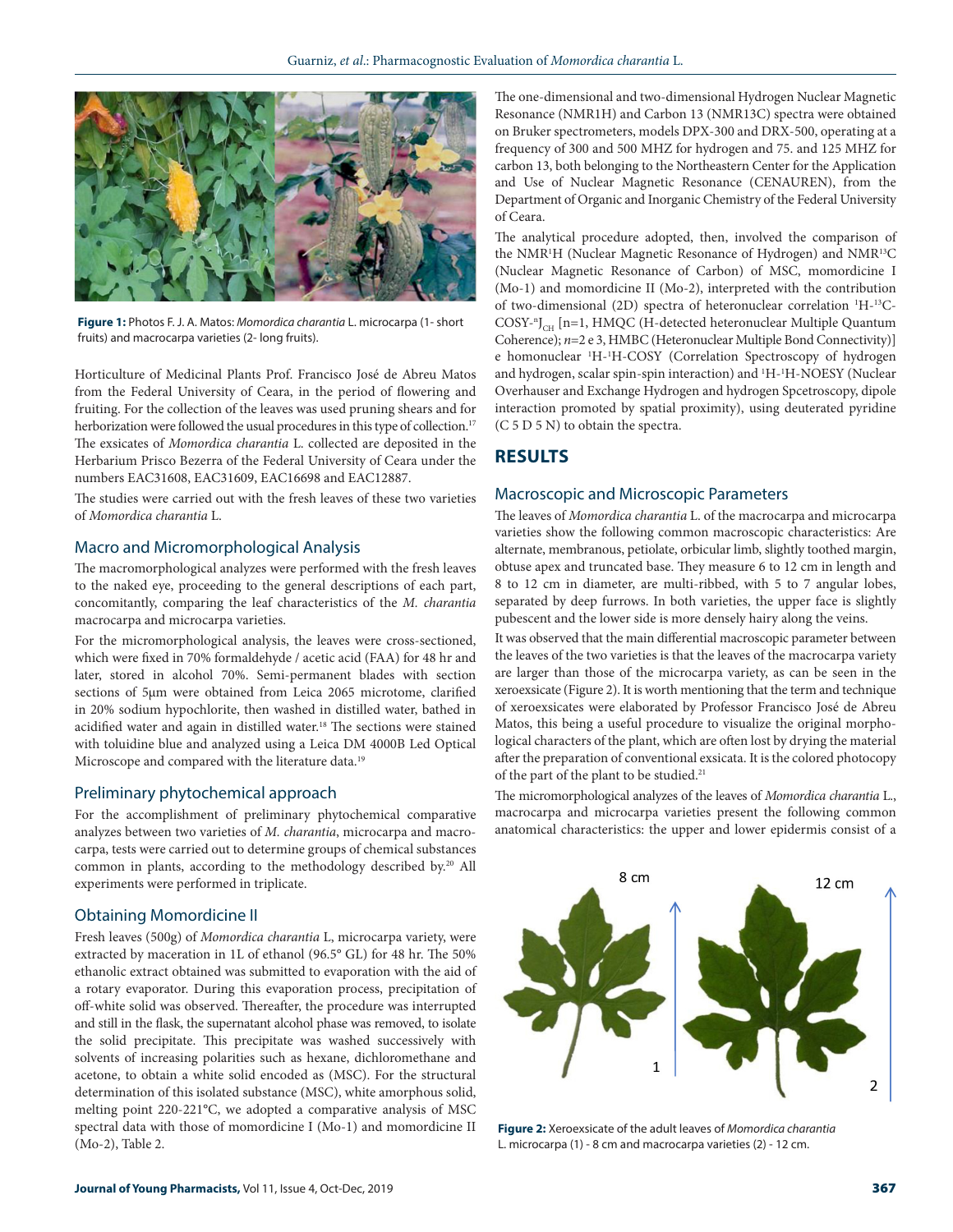layer of polygonal cells. The mesophyll is narrow and compact, with few intercellular spaces. Its structure is dorsiventral, presenting palisade parenchyma constituted by a layer of elongated cells, of thin walls compactly arranged. The lacunar parenchyma is formed by several layers of cells of rounded to slightly elongated shape and looser arrangement. In the region of the midrib it is observed a single and small bicollateral bundle, immersed in parenchyma tissue. Below the epidermis occurs two layers of collenchyma, narrower on the adaxial side, as observed by.19 Rare short pedicled glandular hairs.

## Comparative Phytochemical Approach

According to the results shown in Table 1, the phytochemical approach has shown that the two varieties have in common: alkaloids, steroids, triterpenoids, flavonoids, saponins, phenolic compounds, condensed tannins and flavonoids.

## Structural determination of MSC (momordicine II)

The NMR1H spectrum of MSC showed signals for hydrogens of five methyl groups bonded to quaternary carbons  $(δ 0,94 (s), 1,22 (d, 7,8))$ , 1,51 (s), 1,21 (s), 0,91 (s)); and two more of these methyl groups are attached to an olefinic carbon (δ 1.79 (s), 1,71(s)); three hydrogens linked to carbons with hydroxyls (δ 3,84 (sl) and 4,38), where one of which is adjacent to the olefinic hydrogen. it is observed a hydrogen bonded to a formyl group (δ 10,63) bonded to quaternary carbon, (Figure 3).

The NMR<sup>13</sup>C spectrum showed signals for six quaternary carbons (δ 43,21, 147,14, 52,03, 47,35, 49,72, 133,66), ten methyl carbons (δ 77,07, 125,75, 67,17, 52,10, 38,29, 52,71, 34,12, 77,07, 130,58), where among them is the aldehyde carbon in  $\delta$  209,27; seven methylene carbons (δ 23,20, 29,26, 24,14, 31,07, 36,38, 31,38, 31,34, 45,2). It was observed the presence of carbons related to the β-Glucopyranosyl group (δ 105,62, 76,65, 80,37, 73,31, 79,70), (Figure 4).

#### **Table 1: Prospection of the chemical constituents present in the leaves of** *Momordica charantia* **L. macrocarpa (MCMa) and microcarpa (MCMi) varieties.**

| <b>TESTS</b>           | (MCMa)         | (MCMi)         |
|------------------------|----------------|----------------|
| Alkaloids              | $+$            | $+$            |
| Anthocyanidins         | $\Omega$       | $\mathbf{0}$   |
| Anthocyanins           | $\overline{0}$ | $\mathbf{0}$   |
| Antranols              | $\theta$       | $\overline{0}$ |
| Aurones                | $\overline{0}$ | $\overline{0}$ |
| Quaternary bases       | $\theta$       | $\Omega$       |
| Catechins              | $\Omega$       | $\Omega$       |
| Chalcones              | $\overline{0}$ | $\mathbf{0}$   |
| Cumarines              | $\theta$       | $\Omega$       |
| Steroids               | $+$            | $+$            |
| Free phenols           | $+$            | $+$            |
| Flavonoids             | $^{+}$         | $^{+}$         |
| Cyanogenic heterosides | $\Omega$       | $\mathbf{0}$   |
| Leucoantocianidines    | $\theta$       | $\Omega$       |
| Resins                 | $\theta$       | $\mathbf{0}$   |
| Saponins               | $+$            | $+$            |
| Condensed tannins      | $+$            | $^{+}$         |
| Pyrogallics tannins    | $\Omega$       | $\overline{0}$ |
| Triterpenoids          | $+$            | $+$            |
| Xanthones              | $\overline{0}$ | $\overline{0}$ |

Caption: positive (+); negative (0).



**Figure 3:** NMR1H of MSC compound in deuterated pyridine, momordicine II, present in the leaves of Momordica charantia L. microcarpa varieties (MCMi).



**Figure 4:** NMR<sup>13</sup>C of MSC compound in deuterated pyridine, momordicine II, present in the leaves of *Momordica charantia* L. microcarpa varieties (MCMi).

On Table 2 it's possible to see the comparison of the spectral data with of momordicine I (Mo-1) and momordicine II.

# **DISCUSSION**

The knowledge about medicinal plants often is on result of the alternatives therapeutic resources of various communities and ethnic groups. In poorer regions and even large Brazilian cities, medicinal plants are commercializated in open markets, popular markets and found in residential vards.<sup>22</sup>

Many exotic vegetables are known for their biological properties. Bitter Melon (*Momordica charantia* L.), is a good example. This specie has nutritional and medicinal qualities and is commonly found in China, India and Africa. It is a flowering vine and contains an array of novel and bioactive phytochemicals.<sup>23,24</sup>

The main differential parameter between the varieties is that in the macrocarpa variety the trichomes are less frequent and are of the short multicellular type with 3 to 5 cells, while those of the microcarpa variety are of the long multicellular type with 7 to 11 cells and are rarely starry. From the organoleptic characteristics of the analyzed leaves and stems,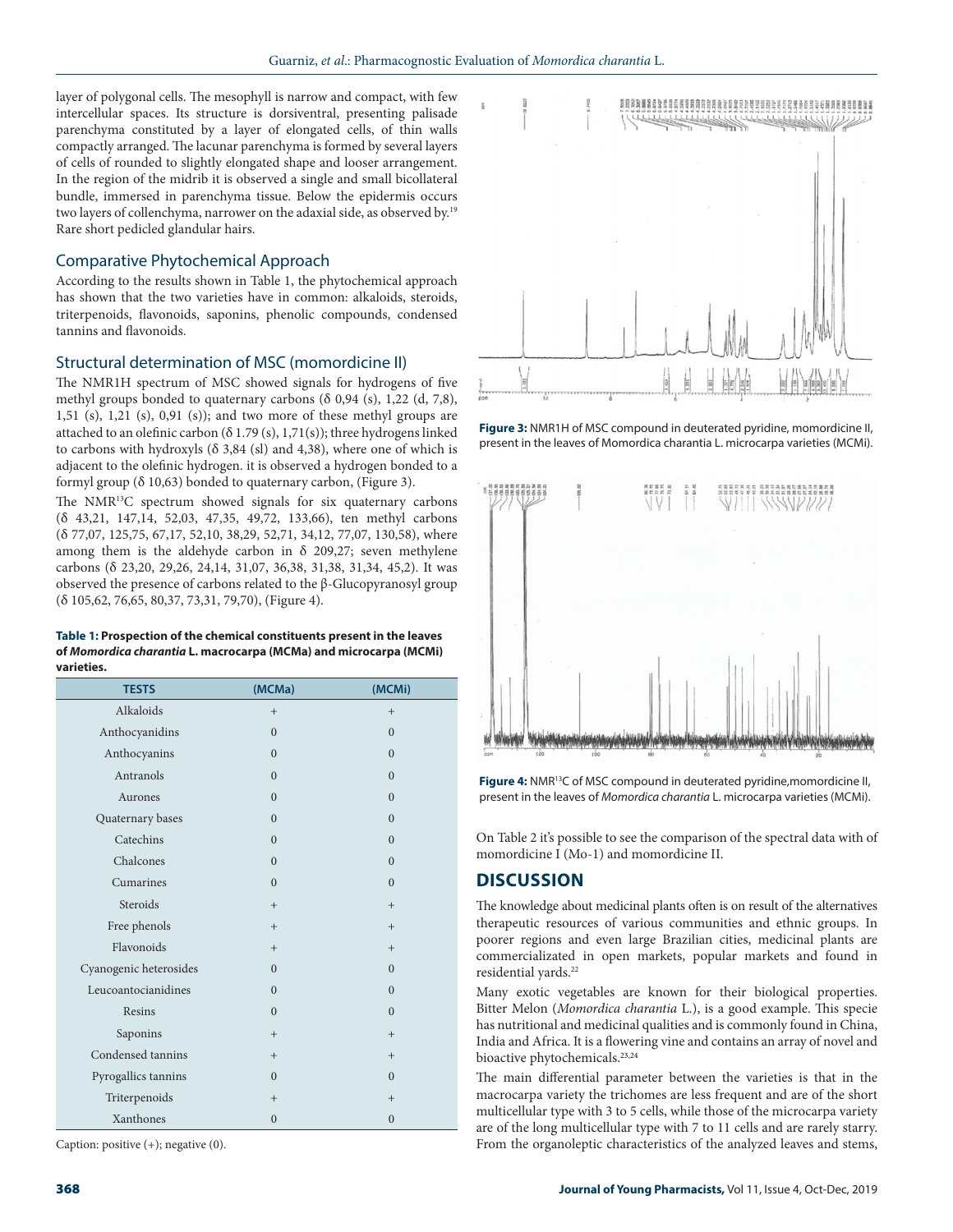### **Table 2: Spectral data of NMR1 H and NMR13C of MSC.**

|                  | MSC, in $C_5D_5N$              |                      |                                                                    |                           | in $C_5D_5N$ |                   |
|------------------|--------------------------------|----------------------|--------------------------------------------------------------------|---------------------------|--------------|-------------------|
|                  | $H$ -13C-COSY-1J <sub>CH</sub> |                      | <sup>1</sup> H- <sup>13</sup> C-COSY- <sup>n</sup> J <sub>CH</sub> |                           | $Mo-1$       | $Mo-2$            |
|                  | $\delta_{\rm c}$               | $\delta_{\rm H}$     | $2J_{CH}$                                                          | $3J_{CH}$                 | $\delta_c$   | $\delta_{\rm c}$  |
| ${\bf C}$        |                                |                      |                                                                    |                           |              |                   |
| $\,4\,$          | 43.21                          |                      | 3H-28; 3H-29                                                       |                           | 41.79        | 41.95             |
| 5                | 147.14                         |                      |                                                                    | H-7; 3H-28; 3H-29         | 145.73       | 148.30            |
| $\boldsymbol{9}$ | 52.03                          |                      | $H-8$                                                              |                           | 50.61        | 34.41             |
| 13               | 47.35                          |                      | $3H-18$                                                            | $3H-30$                   | 45.76        | 46.43             |
| 14               | 49.72                          |                      | H-8; 3H-30                                                         | $3H-18$                   | 48.28        | 48.46             |
| $25\,$           | 133.66                         |                      | 3H-26; 3H-27                                                       |                           | 69.72        | 130.84            |
| CH               |                                |                      |                                                                    |                           |              |                   |
| $\sqrt{3}$       | 77.07                          | 3.84(s)              |                                                                    | 3H-28; 3H-29              | 75.68        | 76.05             |
| $\boldsymbol{6}$ | 125.75                         | 6.31(d, 4.3)         | $H-7$                                                              | $H-8$                     | 124.29       | 121.03            |
| $\sqrt{7}$       | 67.17                          | 4.38                 | $H-8$                                                              |                           | 65.73        | 72.55             |
| $\,$ 8 $\,$      | 52.10                          | 2.41                 |                                                                    | H-19; 3H-30               | 50.66        | 48.14             |
| 10               | 38.29                          | 2.73(s)              |                                                                    | $H-8$                     | 36.90        | 39.29             |
| $17\,$           | 52.71                          | 1.60                 |                                                                    | 3H-18; 3H-21              | 50.15        | 51.34             |
| 19               | 209.27                         | 10.63(s)             |                                                                    |                           | 207.81       | $\sim$ $-$        |
| $20\,$           | 34.12                          | 2.20                 | $3H-21$                                                            |                           | 36.58        | 32.99             |
| $23\,$           | 77.07                          | 4.98                 |                                                                    | $\mathrm{H}\text{-}1'$    | 124.23       | 65.31             |
| 24               | 130.58                         | $5.66$ (d, 8.6)      |                                                                    | 3H26; 3H-27               | 141.73       | 131.83            |
| CH <sub>2</sub>  |                                |                      |                                                                    |                           |              |                   |
| $\mathbf{1}$     | 23.20                          | 2.10; 1.75           |                                                                    |                           | 21.76        | 21.72             |
| $\sqrt{2}$       | 29.26                          | 1.50                 |                                                                    |                           | 29.94        | 30.12             |
| 11               | 24.14                          | 1.68; 1.60           |                                                                    |                           | 22.71        | 28.23             |
| 12               | $31.07\,$                      | 1.97                 |                                                                    | $3H-18$                   | 29.44        | 32.89             |
| 15               | 36.38                          | 1.40                 |                                                                    | $3H-30$                   | 34.96        | 34.82             |
| 16               | 31.34                          | 2.10; 1.70           |                                                                    |                           | 27.75        | 30.65             |
| $22\,$           | 45.21                          | 2.10; 1.25           |                                                                    | $3H-21$                   | 39.56        | 45.51             |
| CH <sub>3</sub>  |                                |                      |                                                                    |                           |              |                   |
| 18               | 16.39                          | 0.94(s)              |                                                                    |                           | 15.05        | 15.64             |
| 19               |                                |                      |                                                                    |                           |              | 29.33             |
| $21\,$           | $20.87\,$                      | 1.22(d, 7.8)         |                                                                    |                           | 18.96        | 19.31             |
| 26               | 19.70                          | 1.79(s)              |                                                                    | $3H-27$                   | 30.85        | 25.79             |
| $27\,$           | 27.26                          | 1.71(s)              |                                                                    | $3H-26$                   | 30.85        | 18.10b            |
| $28\,$           | 27.66                          | 1.51(s)              |                                                                    | 3H-29                     | 26.24        | 26.34             |
| $29\,$           | $28.77\,$                      | 1.21(s)              |                                                                    | $3\mathrm{H}{\text{-}28}$ | 27.39        | 28.38             |
| 30               | 19.70                          | 0.91(s)              |                                                                    | $H-8$                     | 18.20        | $18.07\mathrm{b}$ |
| Polysaccharides  |                                |                      |                                                                    |                           |              |                   |
| $1^{\prime}$     | 105.62                         | 4.99 (d, 7.7)        |                                                                    |                           |              | 101.20            |
| $2^\circ$        | 76.65                          | $4.05\,$             | $H-3'$                                                             |                           |              | 75.12             |
| $\mathfrak{Z}'$  | 80.37                          | 4.24                 |                                                                    |                           |              | 78.77             |
| $4^{\circ}$      | 73.31                          | 4.24                 |                                                                    |                           |              | 71.93             |
| $5^\circ$        | 79.70                          | 3.92                 |                                                                    |                           |              | $78.50\,$         |
| $6^\prime$       | 64.44                          | 4.50 (d, 11.3), 4.34 |                                                                    |                           |              | 62.82             |